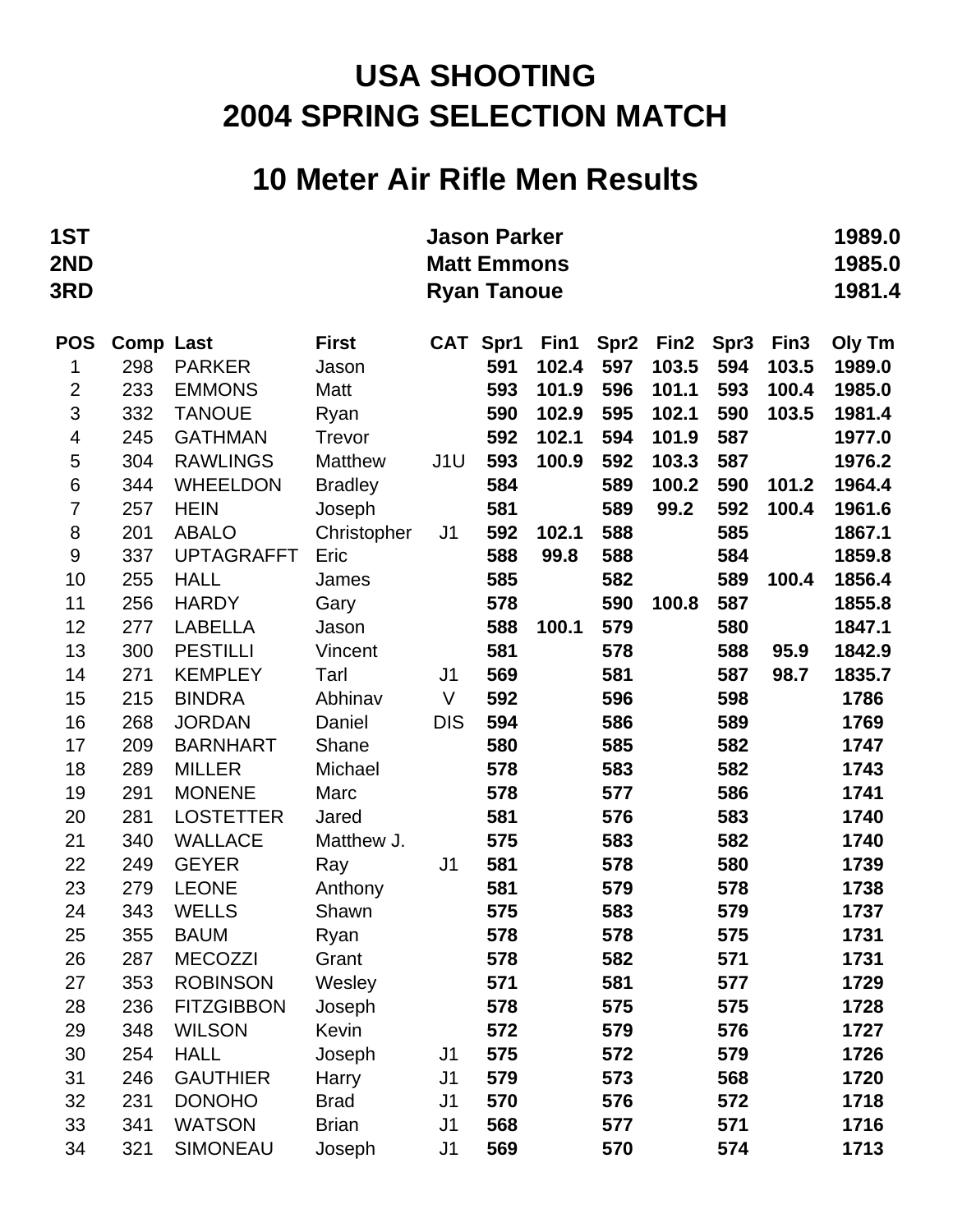| <b>POS</b> | <b>Comp Last</b> |                   | <b>First</b>   | <b>CAT</b>     | Spr1 | Fin1 | Spr <sub>2</sub> | Fin <sub>2</sub> | Spr <sub>3</sub> | Fin <sub>3</sub> | Oly Tm |
|------------|------------------|-------------------|----------------|----------------|------|------|------------------|------------------|------------------|------------------|--------|
| 35         | 316              | <b>SCHREUDER</b>  | Drew           | VJ1            | 569  |      | 573              |                  | 567              |                  | 1709   |
| 36         | 308              | <b>RUTTER</b>     | Cody           | J2             | 568  |      | 569              |                  | 566              |                  | 1703   |
| 37         | 247              | <b>GAUVIN, JR</b> | Richard        | J <sub>1</sub> | 562  |      | 576              |                  | 560              |                  | 1698   |
| 38         | 228              | <b>DARDAS</b>     | Jason          | J1             | 564  |      | 572              |                  | 554              |                  | 1690   |
| 39         | 305              | <b>RAY</b>        | Michael        |                | 572  |      | 557              |                  | 558              |                  | 1687   |
| 40         | 307              | <b>ROLAND</b>     | Andrew         | J2             | 567  |      | 563              |                  | 557              |                  | 1687   |
| 41         | 252              | <b>GOULD</b>      | <b>Mark</b>    |                | 565  |      | 557              |                  | 564              |                  | 1686   |
| 42         | 258              | <b>HELLMAN</b>    | <b>Matthew</b> |                | 555  |      | 559              |                  | 555              |                  | 1669   |
| 43         | 347              | <b>WILLIAMS</b>   | Evan           | J1             | 559  |      | 550              |                  | 559              |                  | 1668   |
| 44         | 220              | <b>BURGER</b>     | Max            | J2             | 558  |      | 544              |                  | 562              |                  | 1664   |
| 45         | 263              | <b>HOLCROFT</b>   | Don            | S <sub>1</sub> | 545  |      | 546              |                  | 562              |                  | 1653   |
| 46         | 237              | <b>FLATT</b>      | Stephen        |                | 557  |      | 542              |                  | 542              |                  | 1641   |
| 47         | 295              | <b>NIEFER</b>     | Cory           | V              | 573  |      | 572              |                  | 488              |                  | 1633   |
| 48         | 294              | <b>NEISH</b>      | Adam           | V              | 529  |      | 528              |                  | 530              |                  | 1587   |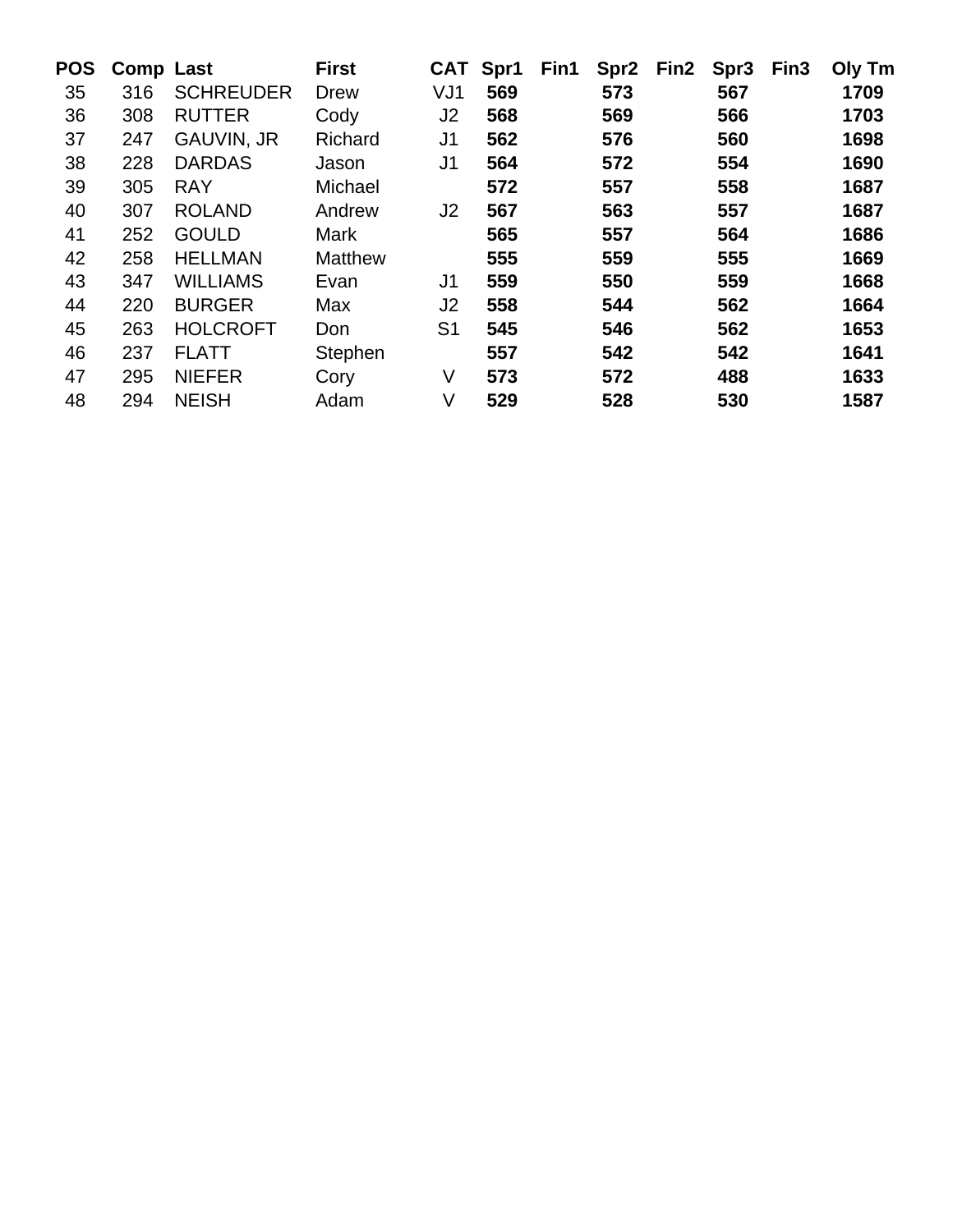#### **10 Meter Air Rifle Women Results**

| 1ST<br>2ND<br>3RD | <b>Emily Caruso</b><br><b>Hattie Johnson</b><br>Deena Wigger |                               |                           |                |            |       |                  |                  |            | 1397.2<br>1389.6<br>1387.8 |              |
|-------------------|--------------------------------------------------------------|-------------------------------|---------------------------|----------------|------------|-------|------------------|------------------|------------|----------------------------|--------------|
| Pos               | <b>Comp Last</b>                                             |                               | <b>First</b>              | Cat            | Spr1       | Fin1  | Spr <sub>2</sub> | Fin <sub>2</sub> | Spr3       | Fin <sub>3</sub>           | OlyTm        |
| 1                 | 223                                                          | <b>CARUSO</b>                 | Emily                     | W              | 396        | 103.6 | 397              | 103.6            | 397        | 103.6                      | 1397.2       |
| $\overline{2}$    | 265                                                          | <b>JOHNSON</b>                | Hattie                    | W              | 394        | 99.6  | 397              | 103.0            | 396        | 99.5                       | 1389.6       |
| 3                 | 345                                                          | <b>WIGGER</b>                 | Deena                     | W              | 396        | 103.2 | 392              | 101.6            | 395        | 101.0                      | 1387.8       |
| 4                 | 216                                                          | <b>BLAKESLEE</b>              | Sarah                     | WJ1            | 392        | 102.1 | 394              | 101.2            | 397        | 102.4                      | 1387.5       |
| 5                 | 259                                                          | <b>HICKS</b>                  | Morgan                    | W              | 395        | 99.0  | 397              | 103.4            | 392        |                            | 1386.4       |
| 6                 | 213                                                          | <b>BEYERLE</b>                | Jamie                     | WJ1            | 395        | 102.1 | 392              | 101.6            | 393        |                            | 1383.7       |
| $\overline{7}$    | 293                                                          | MULLOY-MECOZZI                | Melissa                   | W              | 391        | 102.7 | 393              | 103.5            | 393        | 100.3                      | 1383.2       |
| $\,8\,$           | 212                                                          | <b>BERGMAN</b>                | Sarah                     | W              | 390        |       | 391              |                  | 395        | 99.6                       | 1275.6       |
| 9                 | 229                                                          | <b>DARLAND</b>                | Amber                     | W              | 390        |       | 390              |                  | 393        | 100.9                      | 1273.9       |
| 10                | 242                                                          | <b>GABRIEL</b>                | Casey                     | WJ2            | 388        |       | 388              |                  | 393        | 102.4                      | 1271.4       |
| 11                | 207                                                          | <b>BALDWIN</b>                | Kari                      | W              | 389        |       | 392              | 102.8            | 387        |                            | 1270.8       |
| 12                | 280                                                          | <b>LITTLE</b>                 | Shasta                    | WJ2            | 391        | 103.0 | 390              |                  | 385        |                            | 1269.0       |
| 13                | 333                                                          | <b>TIDMORE</b>                | Elizabeth                 | WJ1            | 390        |       | 386              |                  | 392        |                            | 1168         |
| 14                | 235                                                          | <b>FEHLINGS</b>               | Kristina                  | WJ1            | 386        |       | 388              |                  | 392        |                            | 1166         |
| 15                | 323                                                          | <b>SKEUSE</b>                 | Erin                      | W              | 388        |       | 391              |                  | 387        |                            | 1166         |
| 16                | 272                                                          | <b>KEMPLEY</b>                | Reya                      | W              | 386        |       | 389              |                  | 390        |                            | 1165         |
| 17                | 251                                                          | <b>GOSS</b>                   | Vicki                     | W              | 384        |       | 390              |                  | 385        |                            | 1159         |
| 18                | 232                                                          | <b>ELSASS</b>                 | Mary                      | W              | 382        |       | 391              |                  | 384        |                            | 1157         |
| 19                | 312                                                          | <b>SAWYER</b>                 | Alicia                    | W              | 381        |       | 388              |                  | 385        |                            | 1154         |
| 20                | 269                                                          | <b>JUNG</b>                   | Marta                     | W              | 384        |       | 383              |                  | 385        |                            | 1152         |
| 21                | 218                                                          | <b>BOHREN</b>                 | Michelle                  | W              | 387        |       | 382              |                  | 380        |                            | 1149         |
| 22                | 204                                                          | <b>ANGELI</b>                 | Leslie                    | WJ2            | 380        |       | 382              |                  | 383        |                            | 1145         |
| 23                | 260                                                          | <b>HILL</b>                   | Teresa                    | WVJ2           | 381        |       | 381              |                  | 383        |                            | 1145         |
| 24                | 303                                                          | <b>QUINN</b><br><b>KRAMER</b> | Sarah<br>Sarah            | WJ1<br>WU      | 381        |       | 376              |                  | 387        |                            | 1144<br>1144 |
| 25<br>26          | 276<br>211                                                   | <b>BEARD</b>                  |                           | WJ2            | 374        |       | 387              |                  | 383<br>382 |                            | 1143         |
| 27                | 335                                                          | <b>UNDERWOOD</b>              | Taylor                    | J <sub>1</sub> | 379<br>379 |       | 382<br>381       |                  | 377        |                            | 1137         |
| 28                | 243                                                          | <b>GALLAGHER</b>              | <b>Stacy</b><br>Sherri Jo | W              | 375        |       | 377              |                  | 384        |                            | 1136         |
| 29                | 238                                                          | <b>FONG</b>                   | Abigail                   | WJ2            | 378        |       | 382              |                  | 376        |                            | 1136         |
| 30                | 239                                                          | <b>FONG</b>                   | Sandra                    | WJ3            | 375        |       | 371              |                  | 386        |                            | 1132         |
| 31                | 274                                                          | <b>KLATT</b>                  | Jessica                   | WJ2            | 369        |       | 377              |                  | 367        |                            | 1113         |
| 32                | 326                                                          | <b>SOWASH</b>                 | Amy Marie                 | WJ1            | 373        |       | 363              |                  | 361        |                            | 1097         |
| 33                | 299                                                          | <b>PARKER</b>                 | Dawn                      | W              | 363        |       | 357              |                  | 362        |                            | 1082         |
| 34                | 322                                                          | <b>SKEUSE</b>                 | Ashley                    | WJ1            | 380        |       | <b>DNF</b>       |                  | 369        |                            | 749          |
|                   |                                                              |                               |                           |                |            |       |                  |                  |            |                            |              |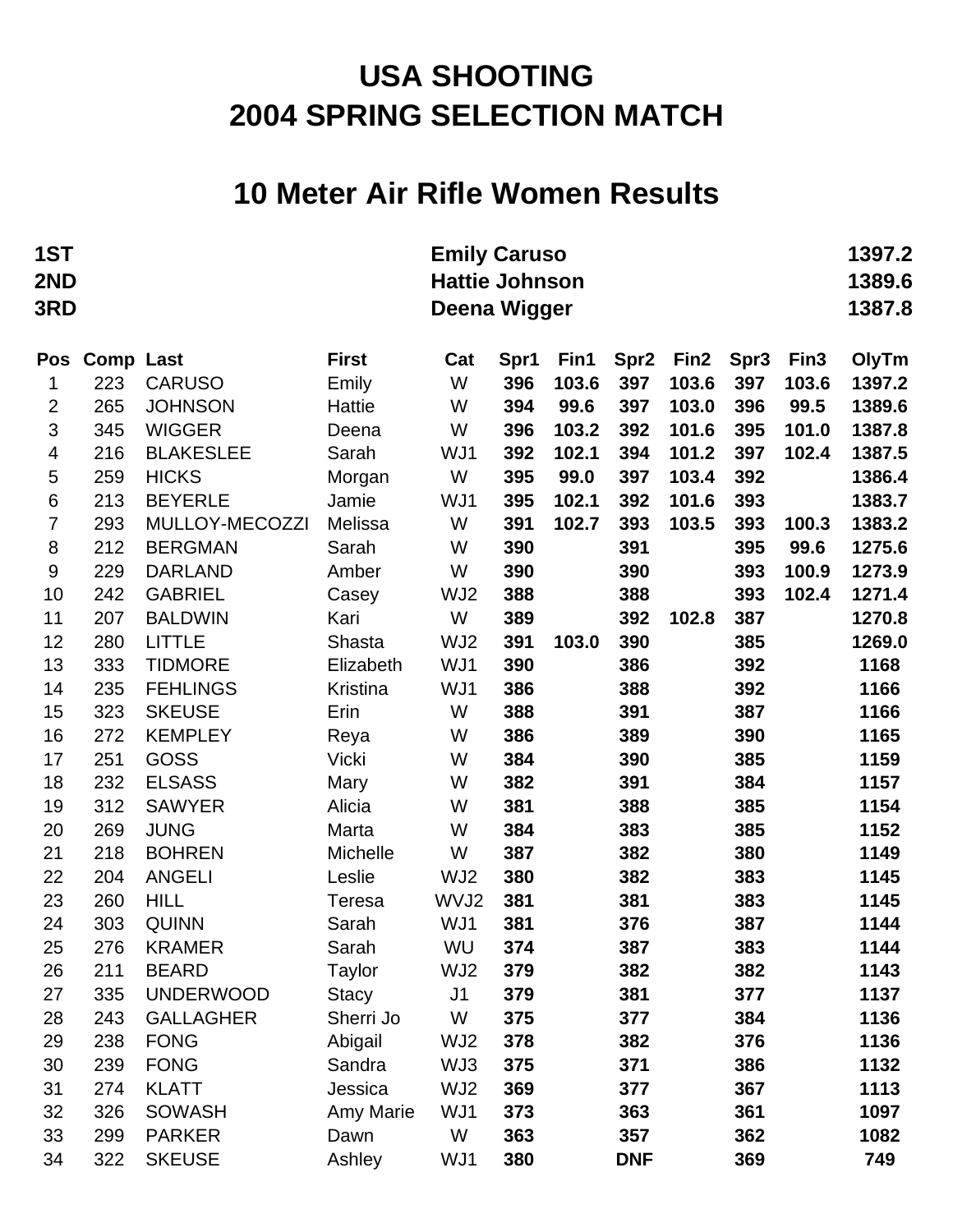### **50 Meter 3 Positions Rifle Men Results**

| 1ST<br>2ND<br>3RD |               |                   | <b>Matt Emmons</b><br><b>Michael Anti</b><br><b>Matthew Rawlings</b> |                |           |      |                     |      |      |                  | 3717.1<br>3686.3<br>3683.1 |
|-------------------|---------------|-------------------|----------------------------------------------------------------------|----------------|-----------|------|---------------------|------|------|------------------|----------------------------|
|                   | POS Comp Last |                   | <b>First</b>                                                         |                | CAT Spr1  |      | Fin1 Spr2 Fin2 Spr3 |      |      | Fin <sub>3</sub> | OlyTm                      |
| 1                 | 233           | <b>EMMONS</b>     | Matt                                                                 |                | 1177      | 99.8 | 1164                | 98.3 | 1178 | 98.3             | 3717.1                     |
| $\overline{2}$    | 205           | <b>ANTI</b>       | Michael                                                              |                | 1169      | 93.8 | 1164                | 94.0 | 1161 | 98.3             | 3686.3                     |
| 3                 | 304           | <b>RAWLINGS</b>   | <b>Matthew</b>                                                       | J1U            | 1154      |      | 1165                | 99.0 | 1167 | 98.1             | 3683.1                     |
| 4                 | 209           | <b>BARNHART</b>   | Shane                                                                |                | 1160      |      | 1157                | 97.9 | 1165 | 97.5             | 3677.4                     |
| 5                 | 337           | <b>UPTAGRAFFT</b> | Eric                                                                 |                | 1169      | 94.5 | 1156                |      | 1164 | 93.5             | 3677.0                     |
| 6                 | 340           | <b>WALLACE</b>    | Matthew J.                                                           |                | 1164      | 95.7 | 1160                | 99.5 | 1157 |                  | 3676.2                     |
| 7                 | 266           | <b>JOHNSON</b>    | Kenneth                                                              |                | 1167      | 97.9 | 1139                |      | 1168 | 99.7             | 3671.6                     |
| 8                 | 245           | <b>GATHMAN</b>    | Trevor                                                               |                | 1163      | 96.0 | 1157                | 97.0 | 1149 |                  | 3662.0                     |
| 9                 | 254           | <b>HALL</b>       | Joseph                                                               | J1             | 1161      |      | 1156                |      | 1162 | 95.0             | 3574.0                     |
| 10                | 201           | <b>ABALO</b>      | Christopher                                                          | J <sub>1</sub> | 1150      |      | 1160                | 95.1 | 1158 |                  | 3563.1                     |
| 11                | 344           | <b>WHEELDON</b>   | <b>Bradley</b>                                                       |                | 1154      |      | 1146                |      | 1162 | 98.1             | 3560.1                     |
| 12                | 300           | <b>PESTILLI</b>   | Vincent                                                              |                | 1153      |      | 1158                | 92.9 | 1149 |                  | 3552.9                     |
| 13                | 261           | <b>HILL</b>       | Chris                                                                |                | 1163 98.3 |      | 1140                |      | 1150 |                  | 3551.3                     |
| 14                | 298           | <b>PARKER</b>     | Jason                                                                |                | 1162      | 97.3 | 1138                |      | 1151 |                  | 3548.3                     |
| 15                | 268           | <b>JORDAN</b>     | Daniel                                                               | <b>DIS</b>     | 1149      |      | 1149                |      | 1162 |                  | 3460                       |
| 16                | 257           | <b>HEIN</b>       | Joseph                                                               |                | 1160      |      | 1148                |      | 1150 |                  | 3458                       |
| 17                | 354           | <b>GOFF</b>       | <b>Steve</b>                                                         | S <sub>1</sub> | 1154      |      | 1143                |      | 1158 |                  | 3455                       |
| 18                | 202           | <b>ALBRIGHT</b>   | Matt                                                                 |                | 1157      |      | 1146                |      | 1151 |                  | 3454                       |
| 19                | 255           | <b>HALL</b>       | James                                                                |                | 1153      |      | 1153                |      | 1147 |                  | 3453                       |
| 20                | 256           | <b>HARDY</b>      | Gary                                                                 |                | 1155      |      | 1142                |      | 1146 |                  | 3443                       |
| 21                | 285           | <b>McPHAIL</b>    | Michael                                                              |                | 1150      |      | 1146                |      | 1141 |                  | 3437                       |
| 22                | 206           | <b>AYLWARD</b>    | Robert                                                               | S <sub>1</sub> | 1140      |      | 1140                |      | 1147 |                  | 3427                       |
| 23                | 271           | <b>KEMPLEY</b>    | Tarl                                                                 | J <sub>1</sub> | 1140      |      | 1146                |      | 1141 |                  | 3427                       |
| 24                | 279           | <b>LEONE</b>      | Anthony                                                              |                | 1142      |      | 1121                |      | 1144 |                  | 3407                       |
| 25                | 329           | <b>SYCH</b>       | Gregory                                                              | V              | 1134      |      | 1123                |      | 1146 |                  | 3403                       |
| 26                | 247           | <b>GAUVIN JR</b>  | Richard                                                              | J <sub>1</sub> | 1147      |      | 1124                |      | 1131 |                  | 3402                       |
| 27                | 348           | <b>WILSON</b>     | Kevin                                                                |                | 1130      |      | 1137                |      | 1128 |                  | 3395                       |
| 28                | 291           | <b>MONENE</b>     | Marc                                                                 |                | 1129      |      | 1126                |      | 1132 |                  | 3387                       |
| 29                | 246           | <b>GAUTHIER</b>   | Harry                                                                | J1             | 1132      |      | 1141                |      | 1103 |                  | 3376                       |
| 30                | 287           | <b>MECOZZI</b>    | Grant                                                                |                | 1127      |      | 1120                |      | 1125 |                  | 3372                       |
| 31                | 307           | <b>ROLAND</b>     | Andrew                                                               | J2             | 1120      |      | 1119                |      | 1132 |                  | 3371                       |
| 32                | 295           | <b>NIEFER</b>     | Cory                                                                 | V              | 1119      |      | 1115                |      | 1130 |                  | 3364                       |
| 33                | 308           | <b>RUTTER</b>     | Cody                                                                 | J2             | 1127      |      | 1106                |      | 1130 |                  | 3363                       |
| 34                | 355           | <b>BAUM</b>       | Ryan                                                                 |                | 1114      |      | 1117                |      | 1116 |                  | 3347                       |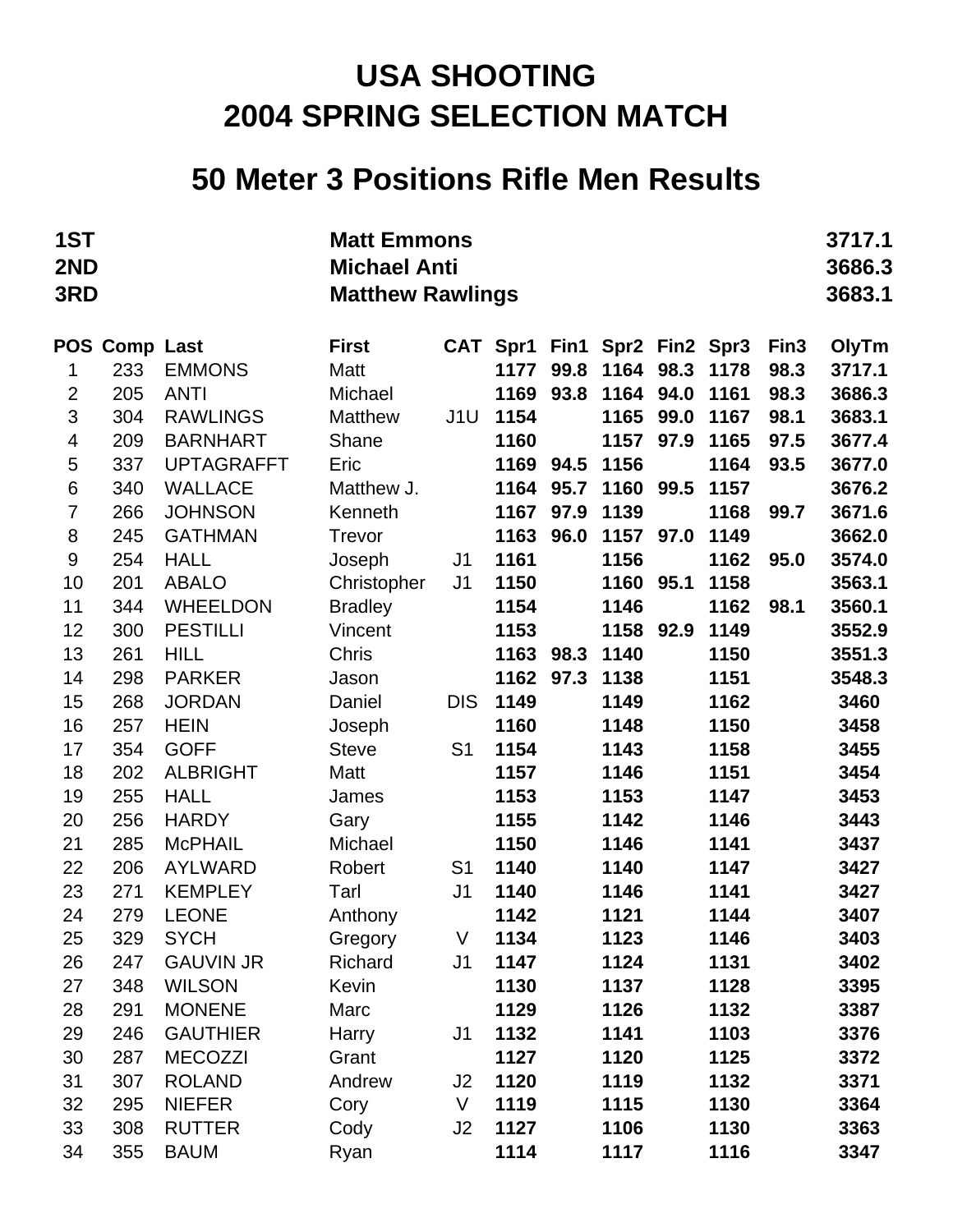|    | POS Comp Last |                    | <b>First</b> |                | CAT Spr1 Fin1 Spr2 Fin2 Spr3 |      |      | Fin <sub>3</sub> | OlyTm |
|----|---------------|--------------------|--------------|----------------|------------------------------|------|------|------------------|-------|
| 35 | 252           | <b>GOULD</b>       | Mark         |                | 1130                         | 1113 | 1099 |                  | 3342  |
| 36 | 203           | <b>AMIOT</b>       | David        | J1             | 1122                         | 1097 | 1118 |                  | 3337  |
| 37 | 225           | <b>CLARK</b>       | Doug         |                | 1110                         | 1101 | 1117 |                  | 3328  |
| 38 | 347           | <b>WILLIAMS</b>    | Evan         | J1             | 1117                         | 1089 | 1108 |                  | 3314  |
| 39 | 230           | <b>DAVIS</b>       | James        | S <sub>1</sub> | 1059                         | 1065 | 1055 |                  | 3179  |
| 40 | 237           | <b>FLATT</b>       | Stephen      |                | 1036                         | 1027 | 1030 |                  | 3093  |
| 41 | 294           | <b>NEISH</b>       | Adam         | V              | 1046                         | 1025 | 978  |                  | 3049  |
| 42 | 341           | <b>WATSON</b>      | <b>Brian</b> | J <sub>1</sub> | 1090                         | 1102 | 568  |                  | 2760  |
| 43 | 353           | <b>ROBINSON</b>    | Wesley       |                | 1139                         | 1131 | 383  |                  | 2653  |
| 44 | 224           | <b>CHARBONNEAU</b> | Paul         |                | 1137                         | 1130 | 380  |                  | 2647  |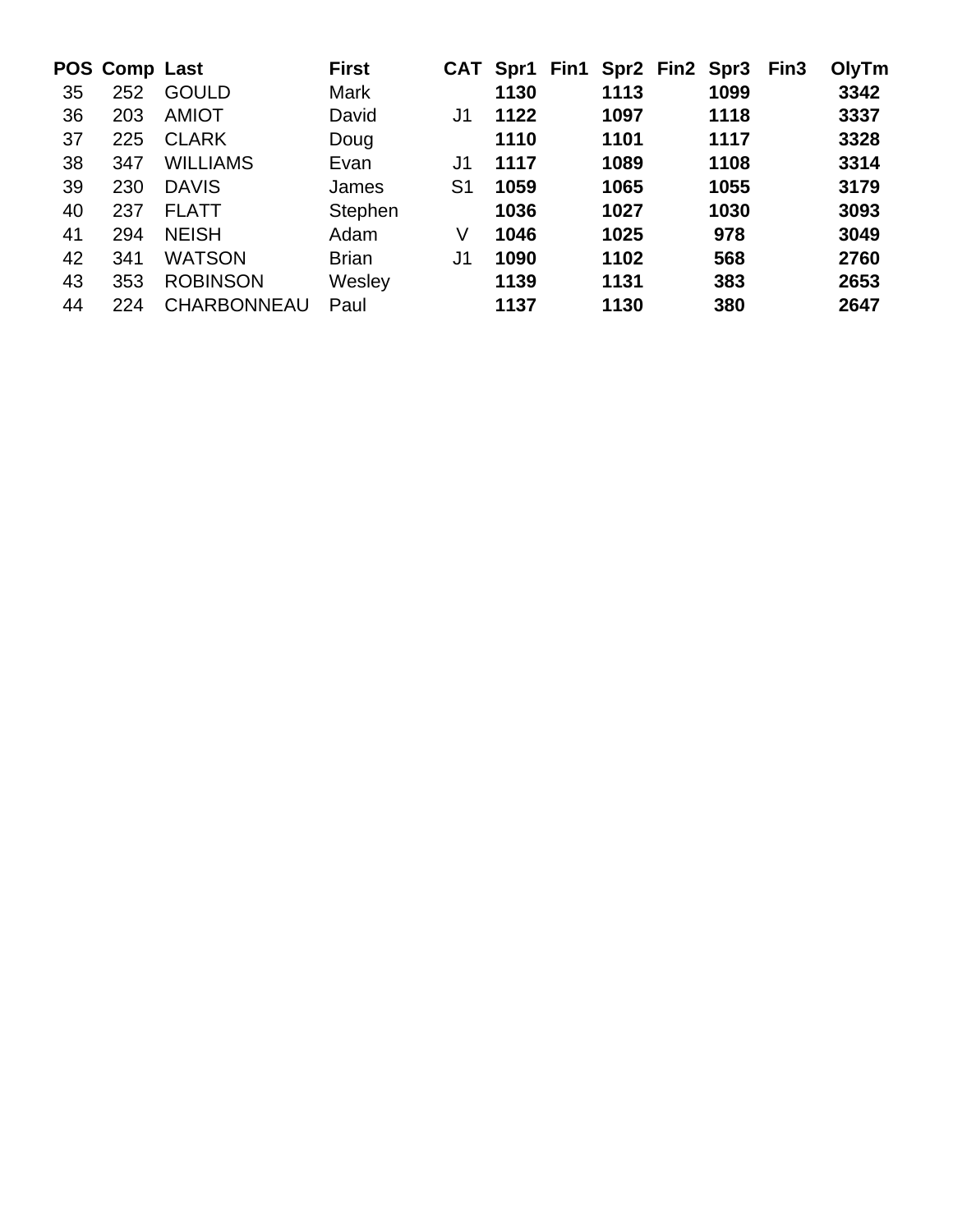#### **50 Meter Three Position Women Results**

| 1ST<br>2ND<br>3RD |                      |                    |              | <b>Sarah Blakeslee</b><br><b>Morgan Hicks</b><br><b>Amber Darland</b> |      |       |                  |                  |      |                  | 1934.3<br>1933.8<br>1931.1 |
|-------------------|----------------------|--------------------|--------------|-----------------------------------------------------------------------|------|-------|------------------|------------------|------|------------------|----------------------------|
|                   | <b>POS Comp Last</b> |                    | <b>First</b> | <b>CAT</b>                                                            | Spr1 | Fin1  | Spr <sub>2</sub> | Fin <sub>2</sub> | Spr3 | Fin <sub>3</sub> | Oly Tm                     |
| 1                 | 216                  | <b>BLAKESLEE</b>   | Sarah        | WJ1                                                                   | 580  | 95.2  | 577              | 98.1             | 583  | 96.2             | 1934.3                     |
| $\overline{c}$    | 259                  | <b>HICKS</b>       | Morgan       | W                                                                     | 581  | 98.7  | 578              | 93.9             | 579  | 97.1             | 1933.8                     |
| 3                 | 229                  | <b>DARLAND</b>     | Amber        | W                                                                     | 582  | 96.6  | 580              | 97.5             | 575  |                  | 1931.1                     |
| 4                 | 223                  | <b>CARUSO</b>      | Emily        | W                                                                     | 580  | 97.0  | 578              | 97.1             | 576  | 98.6             | 1929.7                     |
| 5                 | 293                  | MULLOY-MECOZZI     | Melissa      | W                                                                     | 572  |       | 582              | 98.4             | 579  | 97.8             | 1929.2                     |
| 6                 | 213                  | <b>BEYERLE</b>     | Jamie        | WJ1                                                                   | 576  | 100.2 | 573              | 100.4            | 575  | 100.9            | 1925.3                     |
| 7                 | 265                  | <b>JOHNSON</b>     | Hattie       | W                                                                     | 572  | 93.6  | 579              | 93.4             | 579  | 97.3             | 1920.9                     |
| 8                 | 312                  | <b>SAWYER</b>      | Alicia       | W                                                                     | 578  | 91.9  | 561              |                  | 572  |                  | 1802.9                     |
| 9                 | 273                  | <b>KERR</b>        | Hannah       | W                                                                     | 570  |       | 566              |                  | 576  | 89.7             | 1801.7                     |
| 10                | 243                  | <b>GALLAGHER</b>   | Sherri Jo    | W                                                                     | 570  |       | 575              | 92.8             | 561  |                  | 1798.8                     |
| 11                | 235                  | <b>FEHLINGS</b>    | Kristina     | WJ1                                                                   | 560  |       | 570              |                  | 576  | 88.0             | 1794.0                     |
| 12                | 286                  | <b>MEAGHER</b>     | Lindsey      | W                                                                     | 574  | 95.1  | 557              |                  | 557  |                  | 1783.1                     |
| 13                | 345                  | <b>WIGGER</b>      | Deena        | W                                                                     | 569  |       | 572              |                  | 575  |                  | 1716                       |
| 14                | 218                  | <b>BOHREN</b>      | Michelle     | W                                                                     | 560  |       | 569              |                  | 573  |                  | 1702                       |
| 15                | 239                  | <b>FONG</b>        | Sandra       | WJ3                                                                   | 569  |       | 568              |                  | 565  |                  | 1702                       |
| 16                | 251                  | <b>GOSS</b>        | <b>Vicki</b> | W                                                                     | 558  |       | 571              |                  | 572  |                  | 1701                       |
| 17                | 272                  | <b>KEMPLEY</b>     | Reya         | W                                                                     | 561  |       | 565              |                  | 570  |                  | 1696                       |
| 18                | 276                  | <b>KRAMER</b>      | Sarah        | W                                                                     | 567  |       | 562              |                  | 567  |                  | 1696                       |
| 19                | 212                  | <b>BERGMAN</b>     | Sarah        | W                                                                     | 564  |       | 569              |                  | 563  |                  | 1696                       |
| 20                | 238                  | <b>FONG</b>        | Abigail      | WJ2                                                                   | 560  |       | 566              |                  | 569  |                  | 1695                       |
| 21                | 232                  | <b>ELSASS</b>      | Mary         | W                                                                     | 568  |       | 565              |                  | 559  |                  | 1692                       |
| 22                | 335                  | <b>UNDERWOOD</b>   | <b>Stacy</b> | WJ1                                                                   | 562  |       | 561              |                  | 565  |                  | 1688                       |
| 23                | 326                  | <b>SOWASH</b>      | Amy Marie    | WJ1                                                                   | 562  |       | 568              |                  | 557  |                  | 1687                       |
| 24                | 211                  | <b>BEARD</b>       | Taylor       | WJ2                                                                   | 556  |       | 572              |                  | 556  |                  | 1684                       |
| 25                | 253                  | <b>GREEN</b>       | Celeste      | W                                                                     | 556  |       | 560              |                  | 554  |                  | 1670                       |
| 26                | 269                  | <b>JUNG</b>        | Marta        | W                                                                     | 559  |       | 556              |                  | 551  |                  | 1666                       |
| 27                | 204                  | <b>ANGELI</b>      | Leslie       | WJ2                                                                   | 554  |       | 552              |                  | 554  |                  | 1660                       |
| 28                | 303                  | <b>QUINN</b>       | Sarah        | WJ1                                                                   | 552  |       | 548              |                  | 554  |                  | 1654                       |
| 29                | 207                  | <b>BALDWIN</b>     | Kari         | W                                                                     | 548  |       | 541              |                  | 561  |                  | 1650                       |
| 30                | 324                  | <b>SMITH</b>       | Amy          | W                                                                     | 545  |       | 546              |                  | 553  |                  | 1644                       |
| 31                | 260                  | <b>HILL</b>        | Teresa       | WVJ2                                                                  | 542  |       | 533              |                  | 542  |                  | 1617                       |
| 32                | 338                  | <b>VAN BOGAERT</b> | Katie        | WJ1                                                                   | 538  |       | 542              |                  | 527  |                  | 1607                       |
| 33                | 274                  | <b>KLATT</b>       | Jessica      | WJ2                                                                   | 537  |       | 536              |                  | 532  |                  | 1605                       |
| 34                | 299                  | <b>PARKER</b>      | Dawn         | W                                                                     | 501  |       | 530              |                  | 521  |                  | 1552                       |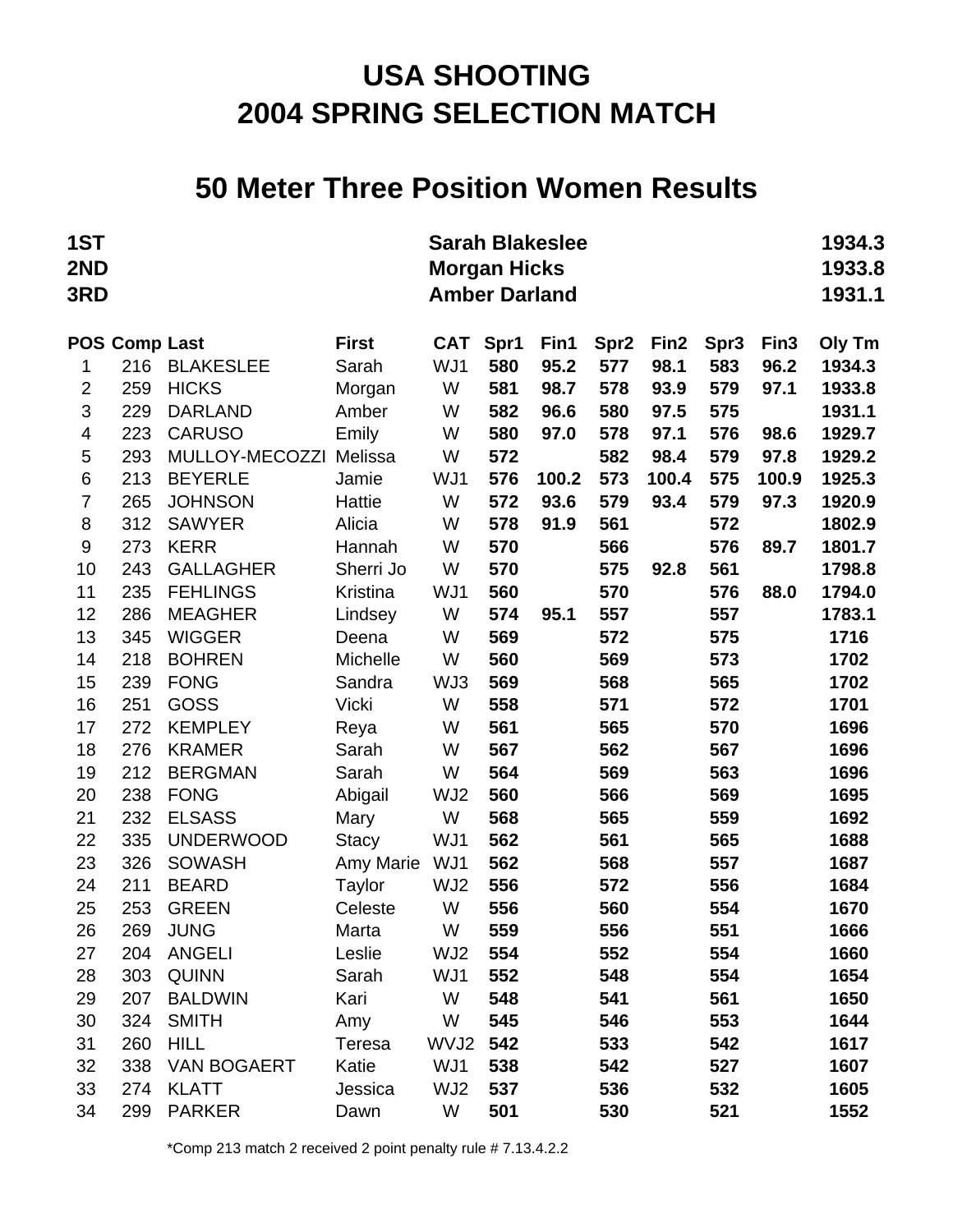#### **50 Meter Prone Rifle Men Results**

| 1ST<br>2ND<br>3RD |               |                    |                |                | <b>Matt Emmons</b><br><b>Michael Anti</b> | <b>Thomas Tamas</b> |                  |                  |                  |                  | 1999.2<br>1996.6<br>1994.5 |
|-------------------|---------------|--------------------|----------------|----------------|-------------------------------------------|---------------------|------------------|------------------|------------------|------------------|----------------------------|
|                   | Pos Comp Last |                    | <b>First</b>   | Cat            | Spr1                                      | Fin1                | Spr <sub>2</sub> | Fin <sub>2</sub> | Spr <sub>3</sub> | Fin <sub>3</sub> | OlyTm                      |
| 1                 | 233           | <b>EMMONS</b>      | Matt           |                | 598                                       | 104.0               | 598              | 101.6            | 597              | 102.2            | 1999.2                     |
| $\overline{2}$    | 205           | <b>ANTI</b>        | Michael        |                | 595                                       | 103.7               | 597              | 103.9            | 597              | 101.2            | 1996.6                     |
| 3                 | 331           | <b>TAMAS</b>       | Thomas         |                | 598                                       | 104.2               | 596              | 104.3            | 592              |                  | 1994.5                     |
| 4                 | 254           | <b>HALL</b>        | Joseph         | J <sub>1</sub> | 593                                       |                     | 596              | 103.0            | 594              | 102.0            | 1988.0                     |
| 5                 | 266           | <b>JOHNSON</b>     | Kenneth        |                | 595                                       | 103.2               | 596              | 102.3            | 591              |                  | 1987.5                     |
| $\,6\,$           | 337           | <b>UPTAGRAFFT</b>  | Eric           |                | 595                                       | 100.8               | 591              |                  | 597              | 103.4            | 1987.2                     |
| $\overline{7}$    | 201           | <b>ABALO</b>       | Christopher    | J <sub>1</sub> | 598                                       | 99.8                | 589              |                  | 593              | 103.4            | 1983.2                     |
| 8                 | 245           | <b>GATHMAN</b>     | Trevor         |                | 593                                       |                     | 590              |                  | 597              | 103.0            | 1883.0                     |
| 9                 | 271           | <b>KEMPLEY</b>     | Tarl           | J <sub>1</sub> | 595                                       | 104.0               | 590              |                  | 593              |                  | 1882.0                     |
| 10                | 300           | <b>PESTILLI</b>    | Vincent        |                | 592                                       |                     | 586              |                  | 594              | 103.8            | 1875.8                     |
| 11                | 279           | <b>LEONE</b>       | Anthony        |                | 592                                       |                     | 595              | 101.5            | 587              |                  | 1875.5                     |
| 12                | 285           | <b>McPHAIL</b>     | Michael        |                | 598                                       | 100.7               | 581              |                  | 590              |                  | 1869.7                     |
| 13                | 225           | <b>CLARK</b>       | Doug           |                | 593                                       |                     | 593              | 101.5            | 581              |                  | 1868.5                     |
| 14                | 343           | <b>WELLS</b>       | Shawn          |                | 585                                       |                     | 594              | 100.7            | 588              |                  | 1867.7                     |
| 15                | 313           | <b>SAWYER</b>      | Larry          |                | 585                                       |                     | 583              |                  | 595              | 101.0            | 1864.0                     |
| 16                | 209           | <b>BARNHART</b>    | Shane          |                | 594                                       |                     | 591              |                  | 592              |                  | 1777                       |
| 17                | 328           | <b>SULSER</b>      | Glenn          | S <sub>1</sub> | 592                                       |                     | 591              |                  | 593              |                  | 1776                       |
| 18                | 311           | <b>SAUER</b>       | Johannes       | V              | 592                                       |                     | 589              |                  | 594              |                  | 1775                       |
| 19                | 257           | <b>HEIN</b>        | Joseph         |                | 589                                       |                     | 593              |                  | 592              |                  | 1774                       |
| 20                | 298           | <b>PARKER</b>      | Jason          |                | 594                                       |                     | 589              |                  | 590              |                  | 1773                       |
| 21                | 354           | <b>GOFF</b>        | <b>Steve</b>   | S <sub>1</sub> | 592                                       |                     | 589              |                  | 590              |                  | 1771                       |
| 22                | 255           | <b>HALL</b>        | James          |                | 588                                       |                     | 590              |                  | 591              |                  | 1769                       |
| 23                | 208           | <b>BARAZANI</b>    | Eitan          | S <sub>1</sub> | 589                                       |                     | 590              |                  | 588              |                  | 1767                       |
| 24                | 202           | <b>ALBRIGHT</b>    | Matt           |                | 588                                       |                     | 586              |                  | 591              |                  | 1765                       |
| 25                | 256           | <b>HARDY</b>       | Gary           |                | 583                                       |                     | 591              |                  | 588              |                  | 1762                       |
| 26                | 206           | AYLWARD            | Robert         | S <sub>1</sub> | 589                                       |                     | 587              |                  | 585              |                  | 1761                       |
| 27                | 261           | <b>HILL</b>        | Chris          |                | 589                                       |                     | 589              |                  | 581              |                  | 1759                       |
| 28                | 344           | <b>WHEELDON</b>    | <b>Bradley</b> |                | 590                                       |                     | 584              |                  | 584              |                  | 1758                       |
| 29                | 224           | <b>CHARBONNEAU</b> | Paul           |                | 584                                       |                     | 589              |                  | 584              |                  | 1757                       |
| 30                | 340           | <b>WALLACE</b>     | Matthew J.     |                | 582                                       |                     | 584              |                  | 590              |                  | 1756                       |
| 31                | 281           | <b>LOSTETTER</b>   | Jared          |                | 586                                       |                     | 586              |                  | 584              |                  | 1756                       |
| 32                | 353           | <b>ROBINSON</b>    | Wesley         |                | 585                                       |                     | 587              |                  | 583              |                  | 1755                       |
| 33                | 346           | <b>WIGGER</b>      | Ron            |                | 583                                       |                     | 586              |                  | 584              |                  | 1753                       |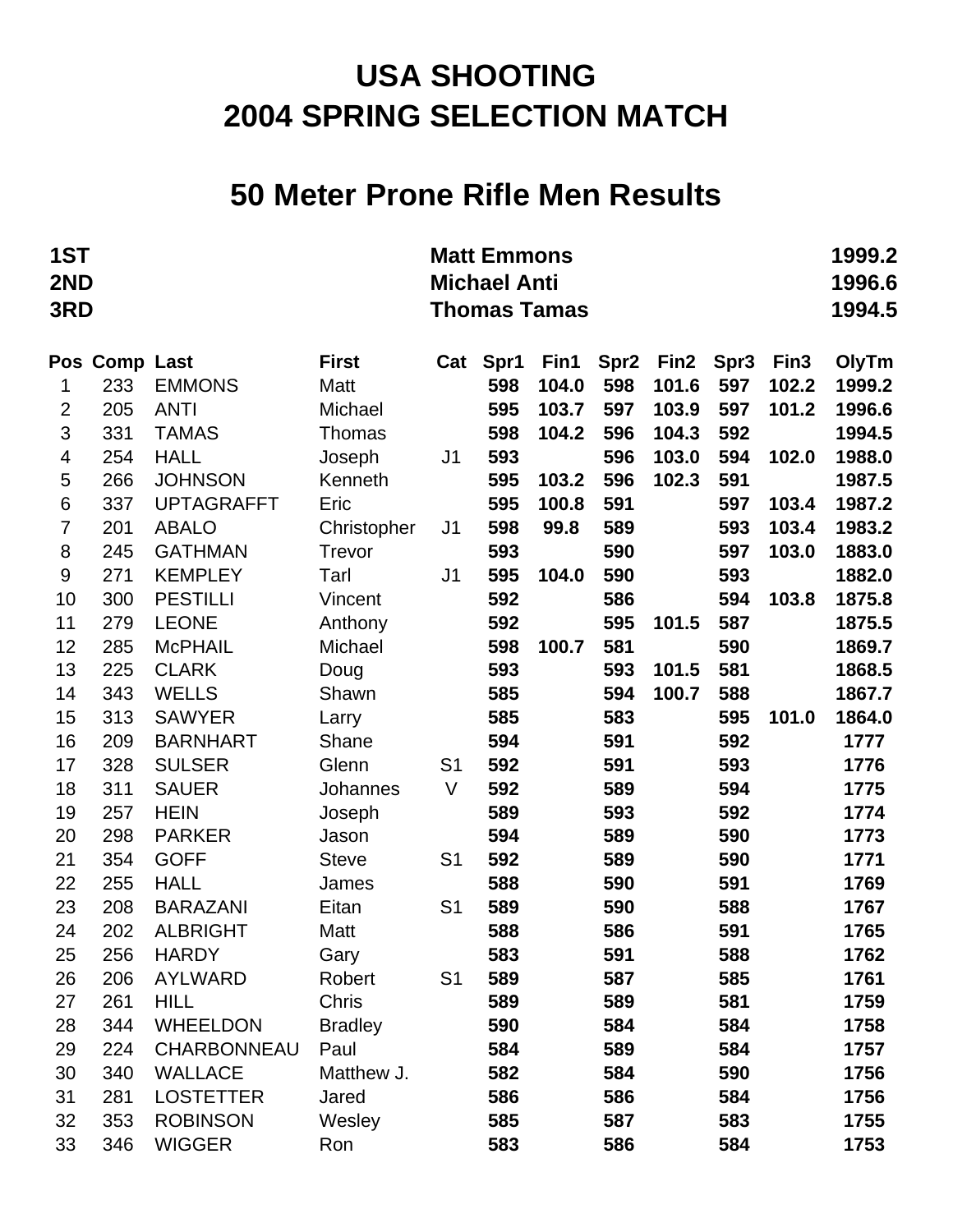|    | Pos Comp Last |                  | <b>First</b>   | Cat             | Spr1 | Fin1 | Spr <sub>2</sub> | Fin2 | Spr <sub>3</sub> | Fin <sub>3</sub> | OlyTm |
|----|---------------|------------------|----------------|-----------------|------|------|------------------|------|------------------|------------------|-------|
| 34 | 295           | <b>NIEFER</b>    | Cory           | $\vee$          | 585  |      | 579              |      | 588              |                  | 1752  |
| 35 | 268           | <b>JORDAN</b>    | Daniel         | <b>DIS</b>      | 580  |      | 585              |      | 587              |                  | 1752  |
| 36 | 250           | <b>GLENN</b>     | <b>Terry</b>   | S <sub>1</sub>  | 582  |      | 584              |      | 585              |                  | 1751  |
| 37 | 291           | <b>MONENE</b>    | Marc           |                 | 584  |      | 585              |      | 582              |                  | 1751  |
| 38 | 247           | <b>GAUVIN JR</b> | Richard        | J <sub>1</sub>  | 582  |      | 579              |      | 589              |                  | 1750  |
| 39 | 317           | <b>SCHWARTZ</b>  | L. Randy       | S <sub>2</sub>  | 581  |      | 582              |      | 586              |                  | 1749  |
| 40 | 304           | <b>RAWLINGS</b>  | <b>Matthew</b> | J <sub>1U</sub> | 587  |      | 582              |      | 580              |                  | 1749  |
| 41 | 302           | <b>POOLE</b>     | Bill           |                 | 586  |      | 585              |      | 578              |                  | 1749  |
| 42 | 307           | <b>ROLAND</b>    | Andrew         | J2              | 583  |      | 576              |      | 587              |                  | 1746  |
| 43 | 252           | <b>GOULD</b>     | Mark           |                 | 577  |      | 574              |      | 588              |                  | 1739  |
| 44 | 231           | <b>DONOHO</b>    | <b>Brad</b>    | J <sub>1</sub>  | 573  |      | 579              |      | 587              |                  | 1739  |
| 45 | 262           | <b>HINKLE</b>    | James A.       | <b>VET</b>      | 575  |      | 582              |      | 582              |                  | 1739  |
| 46 | 287           | <b>MECOZZI</b>   | Grant          |                 | 579  |      | 579              |      | 581              |                  | 1739  |
| 47 | 320           | <b>SIEMER</b>    | Timothy        |                 | 584  |      | 576              |      | 578              |                  | 1738  |
| 48 | 308           | <b>RUTTER</b>    | Cody           | J2              | 582  |      | 569              |      | 585              |                  | 1736  |
| 49 | 246           | <b>GAUTHIER</b>  | Harry          | J <sub>1</sub>  | 572  |      | 573              |      | 582              |                  | 1727  |
| 50 | 348           | <b>WILSON</b>    | <b>Kevin</b>   |                 | 577  |      | 574              |      | 574              |                  | 1725  |
| 51 | 355           | <b>BAUM</b>      | Ryan           |                 | 569  |      | 578              |      | 571              |                  | 1718  |
| 52 | 347           | <b>WILLIAMS</b>  | Evan           | J <sub>1</sub>  | 577  |      | 572              |      | 568              |                  | 1717  |
| 53 | 258           | <b>HELLMAN</b>   | <b>Matthew</b> |                 | 576  |      | 574              |      | 566              |                  | 1716  |
| 54 | 230           | <b>DAVIS</b>     | James          | S <sub>1</sub>  | 583  |      | 577              |      | 555              |                  | 1715  |
| 55 | 316           | <b>SCHREUDER</b> | <b>Drew</b>    | VJ1             | 557  |      | 573              |      | 578              |                  | 1708  |
| 56 | 341           | <b>WATSON</b>    | <b>Brian</b>   | J <sub>1</sub>  | 579  |      | 569              |      | 560              |                  | 1708  |
| 57 | 217           | <b>BOHREN</b>    | Herman         | <b>VET</b>      | 546  |      | 570              |      | 567              |                  | 1683  |
| 58 | 294           | <b>NEISH</b>     | Adam           | $\vee$          | 551  |      | 561              |      | 560              |                  | 1672  |
| 59 | 237           | <b>FLATT</b>     | Stephen        |                 | 566  |      | 555              |      | 546              |                  | 1667  |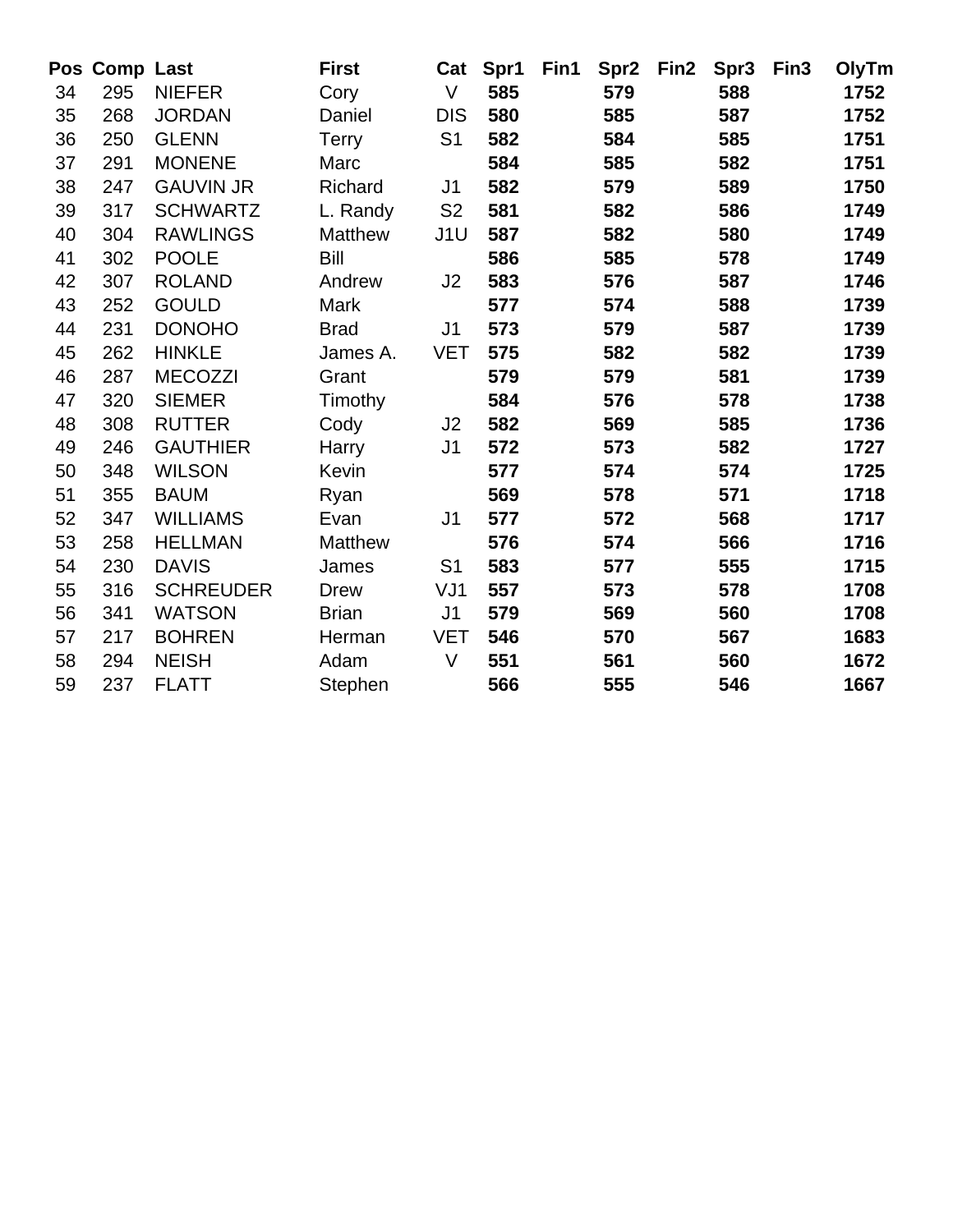## **25 Meter Rapid Fire Pistol Men Results**

| 1ST<br>2ND<br>3RD |               |                       | <b>John McNally</b><br><b>John Bickar</b><br><b>Keith Sanderson</b> |                |            |             |     |     |                  |       |        |  |
|-------------------|---------------|-----------------------|---------------------------------------------------------------------|----------------|------------|-------------|-----|-----|------------------|-------|--------|--|
|                   | Pos Comp Last |                       | <b>First</b>                                                        |                | Cat Fall 1 | Fall 2 Spr1 |     |     | Spr2 Total Final |       | OlyTm  |  |
| 1                 | 360           | <b>MCNALLY</b>        | John                                                                | S <sub>1</sub> | 582        | 584         | 586 | 585 | 2337             | 101.8 | 2438.8 |  |
| 2                 | 214           | <b>BICKAR</b>         | John                                                                |                | 578        | 585         | 574 | 588 | 2325             | 99.8  | 2424.8 |  |
| 3                 | 310           | <b>SANDERSON</b>      | Keith                                                               |                | 565        | 570         | 558 | 559 | 2252             | 97.9  | 2349.9 |  |
| 4                 | 342           | <b>WEELDREYER</b>     | Eric                                                                | S <sub>1</sub> | 565        | 579         | 550 | 558 | 2252             | 95.1  | 2347.1 |  |
| 5                 | 319           | <b>SHTEYMAN</b>       | Dmitriy                                                             |                | 548        | 541         | 557 | 553 | 2199             | 87.5  | 2286.5 |  |
| 6                 | 296           | <b>OLDS</b>           | David                                                               |                | 549        | 551         | 538 | 546 | 2184             | 95.0  | 2279.0 |  |
| $\overline{7}$    | 314           | <b>SCHALLER</b>       | David                                                               | S <sub>1</sub> | 553        | 557         | 502 | 550 | 2162             |       | 2162   |  |
| 8                 | 318           | <b>SEXTON</b>         | Joel                                                                | <b>VET</b>     | 523        | 530         | 532 | 547 | 2132             |       | 2132   |  |
| 9                 |               | <b>TROMPETER</b>      | Carl                                                                |                | 570        | 577         |     |     | 1147             |       | 1147   |  |
| 10                |               | <b>DANIELS</b>        | Eric                                                                |                | 568        | 564         |     |     | 1132             |       | 1132   |  |
| 11                |               | <b>STOVER</b>         | Christopher                                                         |                | 565        | 556         |     |     | 1121             |       | 1121   |  |
| 12                | 283           | <b>MAXWELL</b>        | Cody                                                                |                |            |             | 545 | 570 | 1115             |       | 1115   |  |
| 13                | 234           | <b>ENNIS</b>          | John                                                                |                |            |             | 546 | 565 | 1111             |       | 1111   |  |
| 14                | 315           | <b>SCHLICHTEMEIER</b> | William                                                             |                |            |             | 483 | 513 | 996              |       | 996    |  |
| 15                | 210           | <b>BEAMAN</b>         | <b>Brian</b>                                                        | J <sub>1</sub> |            |             | 472 | 488 | 960              |       | 960    |  |
|                   |               |                       |                                                                     |                |            |             |     |     |                  |       |        |  |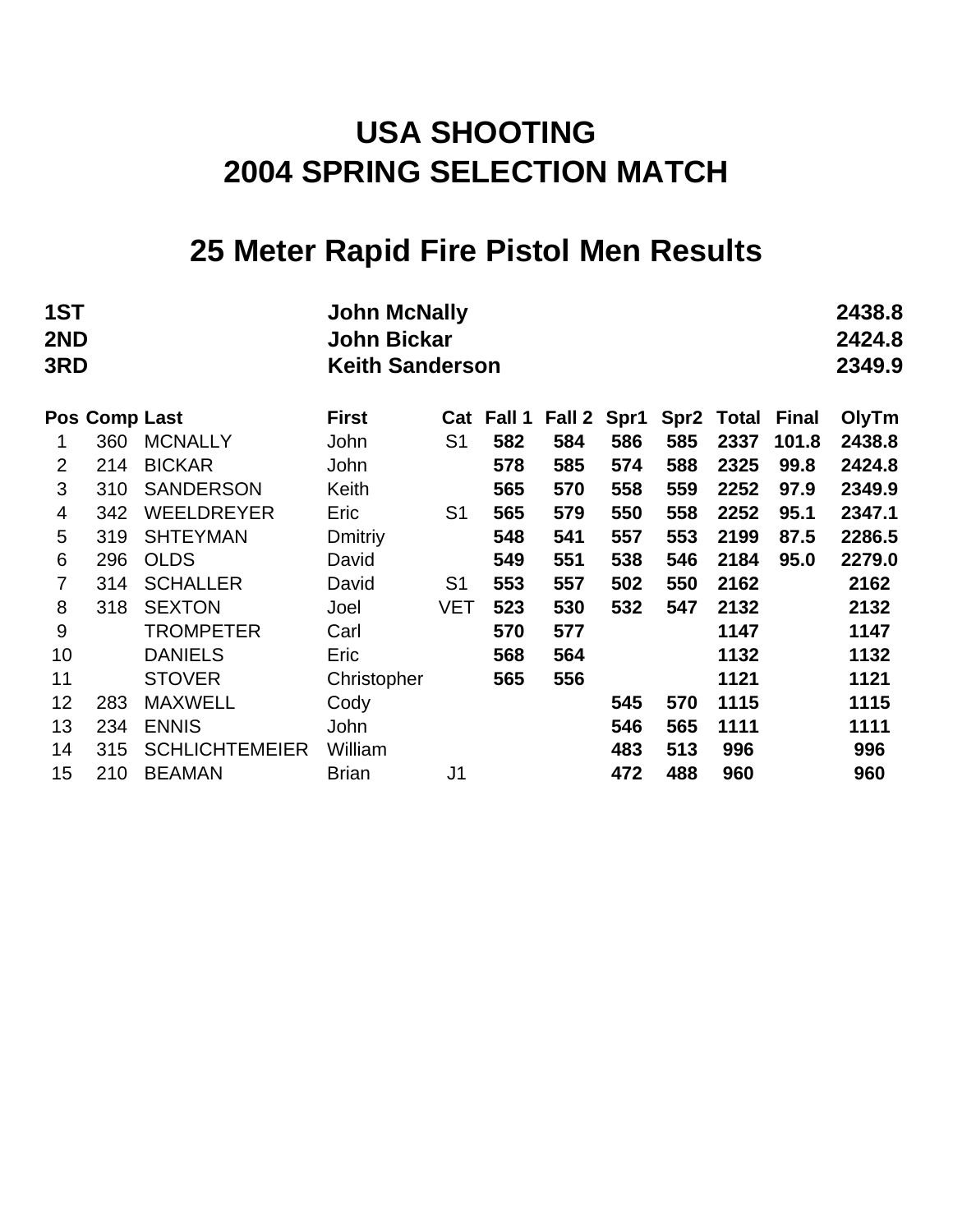### **25 Meter Sport Pistol Women Results**

| 1ST<br>2ND<br><b>3RD</b> |                  |                   | <b>Rebecca Snyder</b><br><b>Elizabeth Callahan</b><br><b>Sandra Uptagrafft</b> |     |                   |        |           |                  |              | 2420.0<br>2414.9<br>2374.3 |
|--------------------------|------------------|-------------------|--------------------------------------------------------------------------------|-----|-------------------|--------|-----------|------------------|--------------|----------------------------|
| <b>POS</b>               | <b>Comp Last</b> |                   | <b>First</b>                                                                   |     | <b>CAT Fall 1</b> | Fall 2 | Spr1      | Spr <sub>2</sub> | <b>Final</b> | OlyTm                      |
|                          | 325              | <b>SNYDER</b>     | <b>REBECCA</b>                                                                 | W   | 573               | 585    | 578       | 581              | 103.0        | 2420.0                     |
| $\overline{2}$           | 221              | <b>CALLAHAN</b>   | <b>ELIZABETH</b>                                                               | W   | 578               | 583    | 575       | 577              | 101.9        | 2414.9                     |
| 3                        | 336              | <b>UPTAGRAFFT</b> | <b>SANDRA</b>                                                                  | W   | 563               | 566    | 571       | 576              | 98.3         | 2374.3                     |
| $\overline{4}$           | 327              | <b>STOYANOVA</b>  | <b>NORA</b>                                                                    | W   | 570               | 554    | 561       | 574              | 100.3        | 2359.3                     |
| 5                        | 288              | <b>MEYER</b>      | Teresa                                                                         | WJ1 |                   |        | 540       | 560              | 94.8         | 1194.8                     |
| 6                        |                  | <b>BOWMAN</b>     | <b>JANINE</b>                                                                  | W   | 570               | 573    |           |                  |              | 1143                       |
| 7                        | 284              | <b>MCCONNELL</b>  | <b>MELISSA</b>                                                                 | W   | 566               | 550    | <b>DQ</b> |                  |              | 1116                       |
| 8                        |                  | <b>HOBART</b>     | <b>KIMBERLY</b>                                                                | W   | 547               | 544    |           |                  |              | 1091                       |
| 9                        |                  | <b>RADFORD</b>    | <b>KIM</b>                                                                     | WS1 | 532               | 544    |           |                  |              | 1076                       |
|                          |                  |                   |                                                                                |     |                   |        |           |                  |              |                            |

Competitor #284 Disqualified Spring Match 1 per rule #8.4.2.4.2.3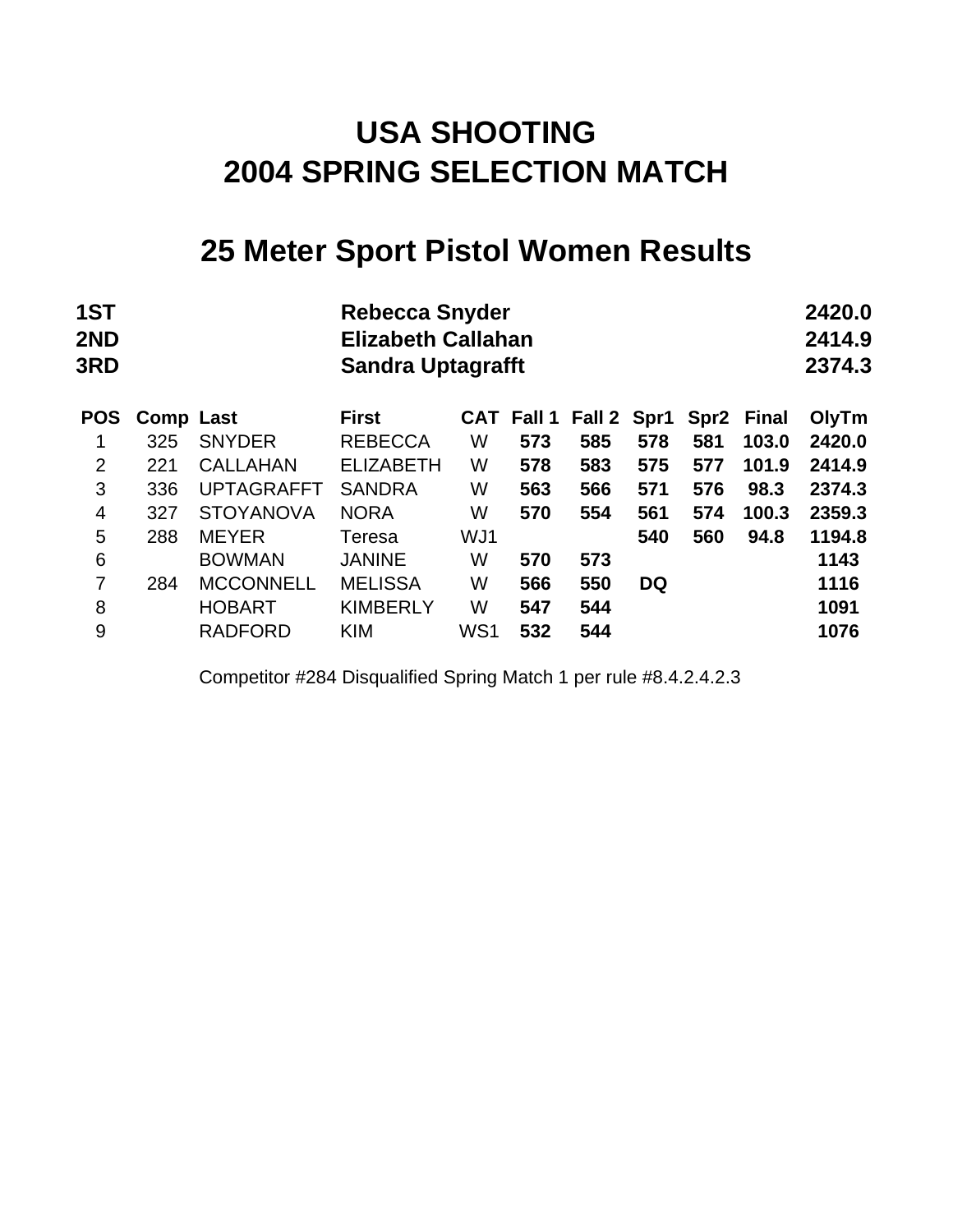### **10 Meter Air Pistol Women Results**

| 1ST<br>2ND<br>3RD |      |                     | <b>Rebecca Snyder</b><br><b>Elizabeth Callahan</b><br>Nora Stoyanova |            |        |        |      |                  |              | 1627.4<br>1603.5<br>1559.4 |
|-------------------|------|---------------------|----------------------------------------------------------------------|------------|--------|--------|------|------------------|--------------|----------------------------|
| <b>POS</b>        | Comp | Last                | <b>First</b>                                                         | <b>CAT</b> | Fall 1 | Fall 2 | Spr1 | Spr <sub>2</sub> | <b>Final</b> | OlyTm                      |
| 1                 | 325  | <b>SNYDER</b>       | Rebecca                                                              | W          | 377    | 382    | 386  | 382              | 100.4        | 1627.4                     |
| $\overline{2}$    | 221  | <b>CALLAHAN</b>     | Elizabeth                                                            | W          | 370    | 377    | 380  | 376              | 100.5        | 1603.5                     |
| 3                 | 327  | <b>STOYANOVA</b>    | <b>Nora</b>                                                          | W          | 362    | 368    | 367  | 366              | 96.4         | 1559.4                     |
| 4                 | 244  | <b>GARCIA</b>       | Marylou                                                              | W          | 356    | 368    | 361  | 371              | 93.8         | 1549.8                     |
| 5                 | 248  | <b>GENGENBACHER</b> | Amanda                                                               | W          | 372    | 359    | 353  | 358              | 97.6         | 1539.6                     |
| 6                 | 290  | <b>MILSTEIN</b>     | Sloane                                                               | W          | 358    | 338    | 355  | 351              | 88.2         | 1490.2                     |
| $\overline{7}$    |      | <b>McCONNELL</b>    | Melissa                                                              | W          | 371    | 373    |      |                  |              | 744                        |
| 8                 |      | <b>UPTAGRAFFT</b>   | Sandra                                                               | W          | 368    | 367    |      |                  |              | 735                        |
| 9                 | 288  | <b>MEYER</b>        | Teresa                                                               | WJ1        |        |        | 366  | 364              |              | 730                        |
| 10                |      | <b>BOWMAN</b>       | Janine                                                               | W          | 369    | 353    |      |                  |              | 722                        |
| 11                |      | <b>HOBART</b>       | Kimberly                                                             | W          | 348    | 362    |      |                  |              | 710                        |
| 12                |      | <b>RADFORD</b>      | <b>Kim</b>                                                           | WS1        | 364    | 342    |      |                  |              | 706                        |
| 13                |      | <b>LOFTIS</b>       | Rebecca                                                              | WJ3        | 333    | 332    |      |                  |              | 665                        |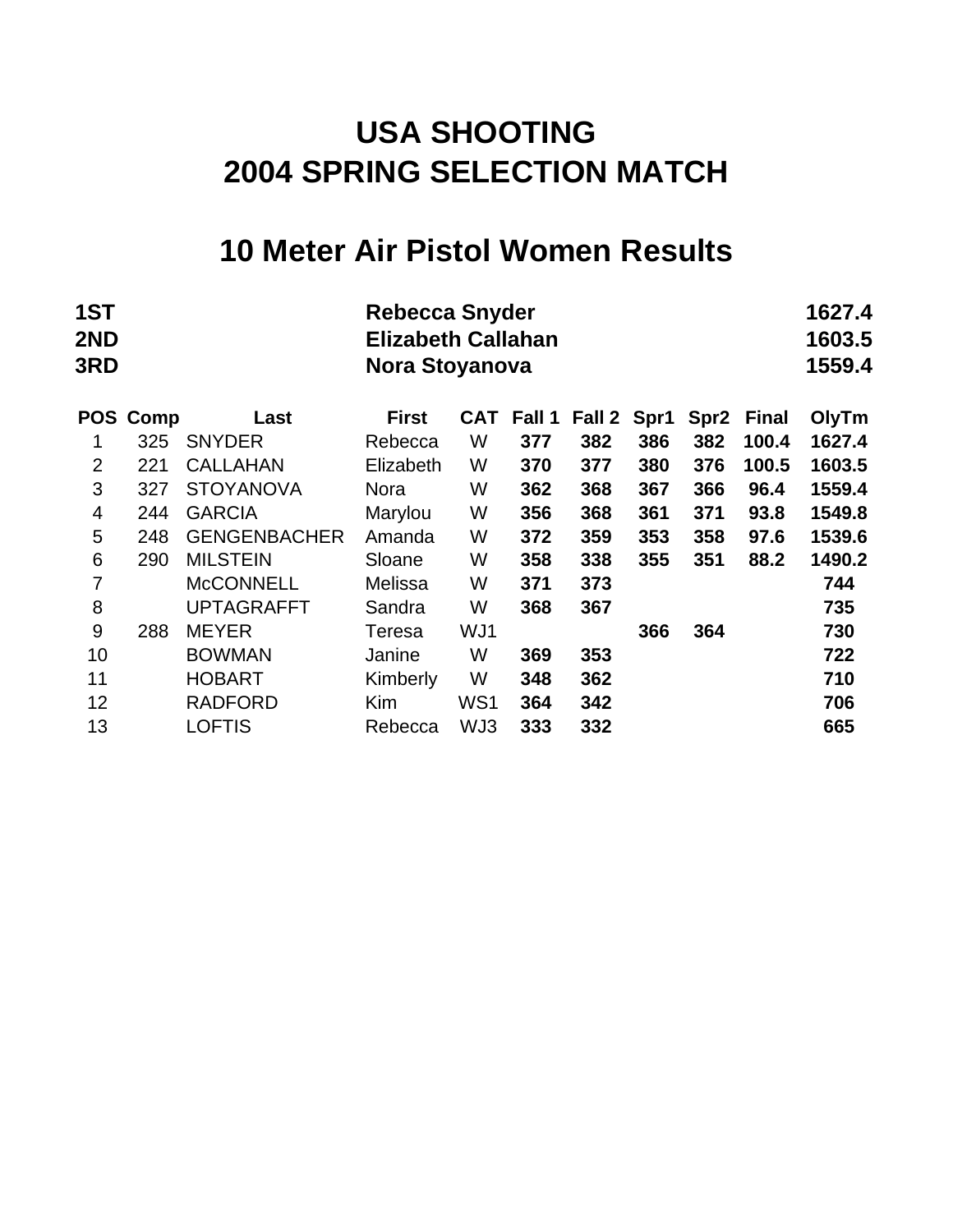## **USA SHOOTING 2004 SPRING SELECTION MATCH 10 Meter Air Pistol Men Results**

| 1ST<br>2ND<br>3RD |                  |                    | Daryl Szarenski<br><b>Jason Turner</b><br><b>Brian Zins</b> |                |        |             |     |                  |              | 2407.6<br>2406.8<br>2406.4 |
|-------------------|------------------|--------------------|-------------------------------------------------------------|----------------|--------|-------------|-----|------------------|--------------|----------------------------|
| <b>POS</b>        | <b>Comp Last</b> |                    | <b>First</b>                                                | Cat            | Fall 1 | Fall 2 Spr1 |     | Spr <sub>2</sub> | <b>Final</b> | <b>Total</b>               |
| 1                 | 330              | <b>SZARENSKI</b>   | Daryl                                                       |                | 575    | 580         | 573 | 580              | 99.6         | 2407.6                     |
| $\overline{2}$    | 334              | <b>TURNER</b>      | Jason                                                       |                | 570    | 585         | 576 | 576              | 99.8         | 2406.8                     |
| 3                 | 351              | <b>ZINS</b>        | <b>Brian</b>                                                |                | 573    | 578         | 584 | 573              | 98.4         | 2406.4                     |
| 4                 | 214              | <b>BICKAR</b>      | John                                                        |                | 566    | 577         | 573 | 579              | 100.2        | 2395.2                     |
| 5                 | 234              | <b>ENNIS</b>       | John                                                        |                | 571    | 566         | 569 | 577              | 99.9         | 2382.9                     |
| $\,6$             | 270              | <b>KELLY</b>       | Mark                                                        |                | 568    | 568         | 566 | 567              | 97.4         | 2366.4                     |
| $\overline{7}$    | 264              | <b>HOLLOWAY</b>    | Adam                                                        |                | 562    | 558         | 577 | 564              | 97.7         | 2358.7                     |
| 8                 | 352              | <b>ZUREK</b>       | John                                                        |                | 564    | 564         | 566 | 565              | 96.9         | 2355.9                     |
| $\boldsymbol{9}$  | 310              | <b>SANDERSON</b>   | Keith                                                       |                | 564    | 568         | 567 | 556              |              | 2255                       |
| 10                | 278              | <b>LEE</b>         | Robin                                                       | S <sub>2</sub> | 567    | 569         | 557 | 548              |              | 2241                       |
| 11                | 282              | <b>MANGO</b>       | Robert                                                      |                | 557    | 546         | 566 | 569              |              | 2238                       |
| 12                | 227              | <b>DANIELS</b>     | Eric                                                        |                | 549    | 564         | 554 | 551              |              | 2218                       |
| 13                | 339              | <b>VON FANGE</b>   | John                                                        |                | 550    | 550         | 553 | 557              |              | 2210                       |
| 14                | 222              | <b>CANNON</b>      | Patrick                                                     | J <sub>1</sub> | 547    | 544         | 550 | 560              |              | 2201                       |
| 15                | 296              | <b>OLDS</b>        | David                                                       |                | 544    | 559         | 547 | 527              |              | 2177                       |
| 16                | 362              | <b>O'CONNOR</b>    | Jp                                                          | S <sub>1</sub> | 549    | 548         | 552 | 528              |              | 2177                       |
| 17                | 319              | <b>SHTEYMAN</b>    | Dmitriy                                                     |                | 537    | 541         | 547 | 537              |              | 2162                       |
| 18                | 275              | <b>KRAFT</b>       | Timothy                                                     | S <sub>1</sub> | 516    | 526         | 545 | 544              |              | 2131                       |
| 19                | 363              | <b>POORE</b>       | Richard T.                                                  |                | 524    | 527         | 532 | 535              |              | 2118                       |
| 20                | 318              | <b>SEXTON</b>      | Joel                                                        | <b>VET</b>     | 537    | 533         | 507 | 528              |              | 2105                       |
| 21                |                  | <b>MARTINDALE</b>  | <b>Bruce</b>                                                | S <sub>1</sub> | 562    | 567         |     |                  |              | 1129                       |
| 22                |                  | <b>SVERDLIN</b>    | Gerry                                                       | S <sub>1</sub> | 570    | 559         |     |                  |              | 1129                       |
| 23                | 283              | <b>MAXWELL</b>     | Cody                                                        |                |        |             | 565 | 559              |              | 1124                       |
| 24                |                  | <b>WILLIAMS</b>    | Jay                                                         |                | 561    | 561         |     |                  |              | 1122                       |
| 25                |                  | <b>MCNALLY</b>     | John                                                        | S <sub>1</sub> | 556    | 560         |     |                  |              | 1116                       |
| 26                |                  | <b>JONES</b>       | Peter                                                       | S <sub>2</sub> | 554    | 561         |     |                  |              | 1115                       |
| 27                |                  | <b>COLE</b>        | Matt                                                        |                | 552    | 562         |     |                  |              | 1114                       |
| 28                |                  | <b>PETERS</b>      | Lance                                                       | S <sub>2</sub> | 562    | 550         |     |                  |              | 1112                       |
| 29                |                  | <b>BLANKENSHIP</b> | David                                                       |                | 552    | 559         |     |                  |              | 1111                       |
| 30                |                  | <b>BUNDY</b>       | Robert                                                      |                | 550    | 560         |     |                  |              | 1110                       |
| 31                |                  | <b>STOVER</b>      | Christopher                                                 |                | 552    | 558         |     |                  |              | 1110                       |
| 32                |                  | <b>KANG</b>        | Richard                                                     |                | 556    | 553         |     |                  |              | 1109                       |
| 33                | 210              | <b>BEAMAN</b>      | <b>Brian</b>                                                | J1             |        |             | 553 | 554              |              | 1107                       |
| 34                | 292              | <b>MAY</b>         | Thomas                                                      |                |        |             | 549 | 553              |              | 1102                       |
| 35                | 306              | <b>ROGERS</b>      | Mark                                                        |                |        |             | 552 | 543              |              | 1095                       |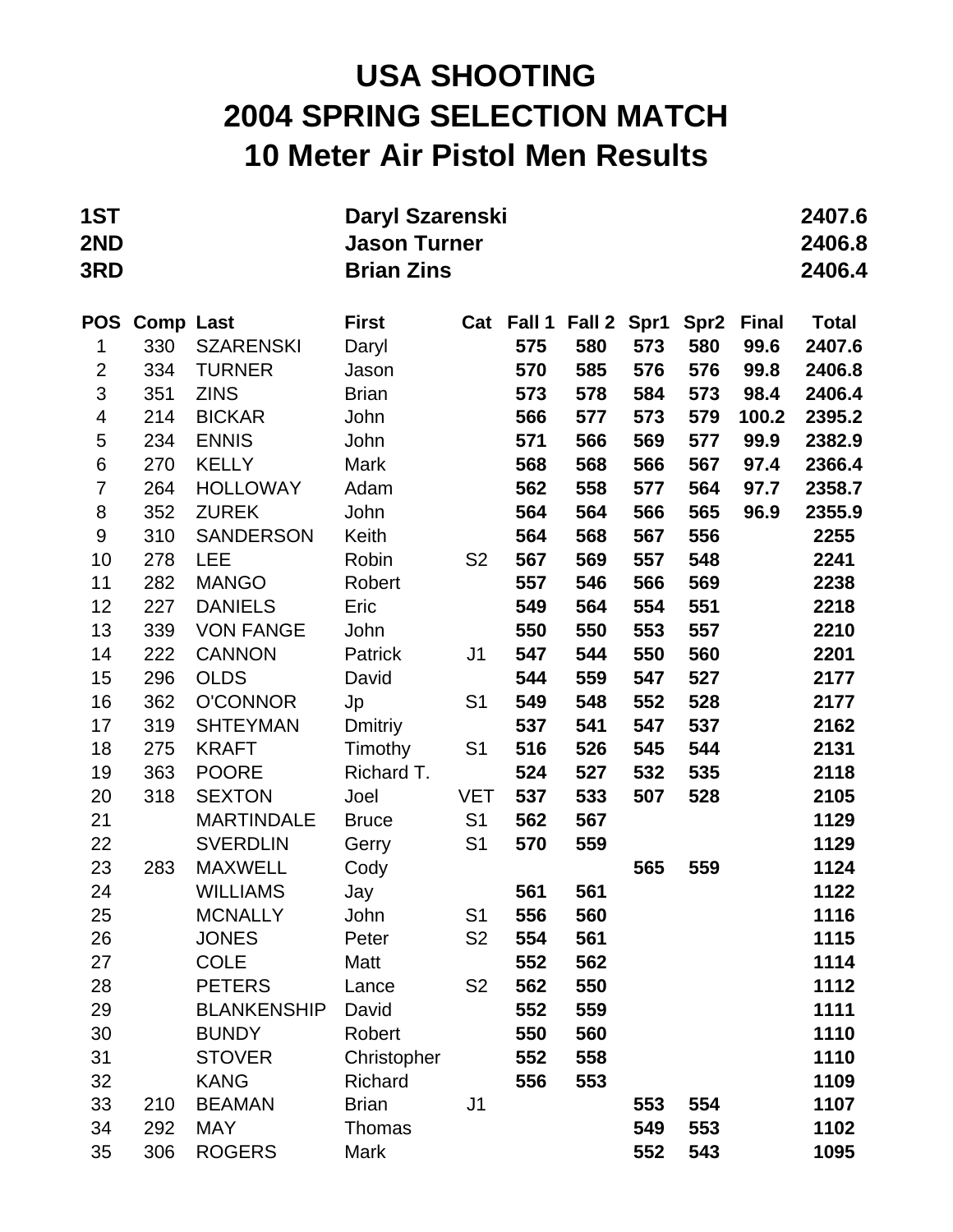|    | POS Comp Last |                   | <b>First</b> |                |     | Cat Fall 1 Fall 2 Spr1 Spr2 Final |     |     | <b>Total</b> |
|----|---------------|-------------------|--------------|----------------|-----|-----------------------------------|-----|-----|--------------|
| 36 |               | <b>MADDIX</b>     | Paul Allen   |                | 547 | 547                               |     |     | 1094         |
| 37 |               | <b>MCLEOD</b>     | Benjamin     | S <sub>2</sub> | 545 | 548                               |     |     | 1093         |
| 38 | 364           | <b>SWARTZ</b>     | Stephen      |                |     |                                   | 540 | 545 | 1085         |
| 39 |               | <b>KHILNANI</b>   | Praveen      |                | 525 | 531                               |     |     | 1056         |
| 40 |               | <b>ROG</b>        | John A.      |                | 526 | 513                               |     |     | 1039         |
| 41 |               | <b>LIVINGSTON</b> | <b>Chris</b> |                | 511 | 520                               |     |     | 1031         |
| 42 |               | <b>LEE</b>        | Raymond      | S <sub>1</sub> | 514 | 505                               |     |     | 1019         |
| 43 |               | YOUNG             | Thomas       | VET            | 463 | 457                               |     |     | 920          |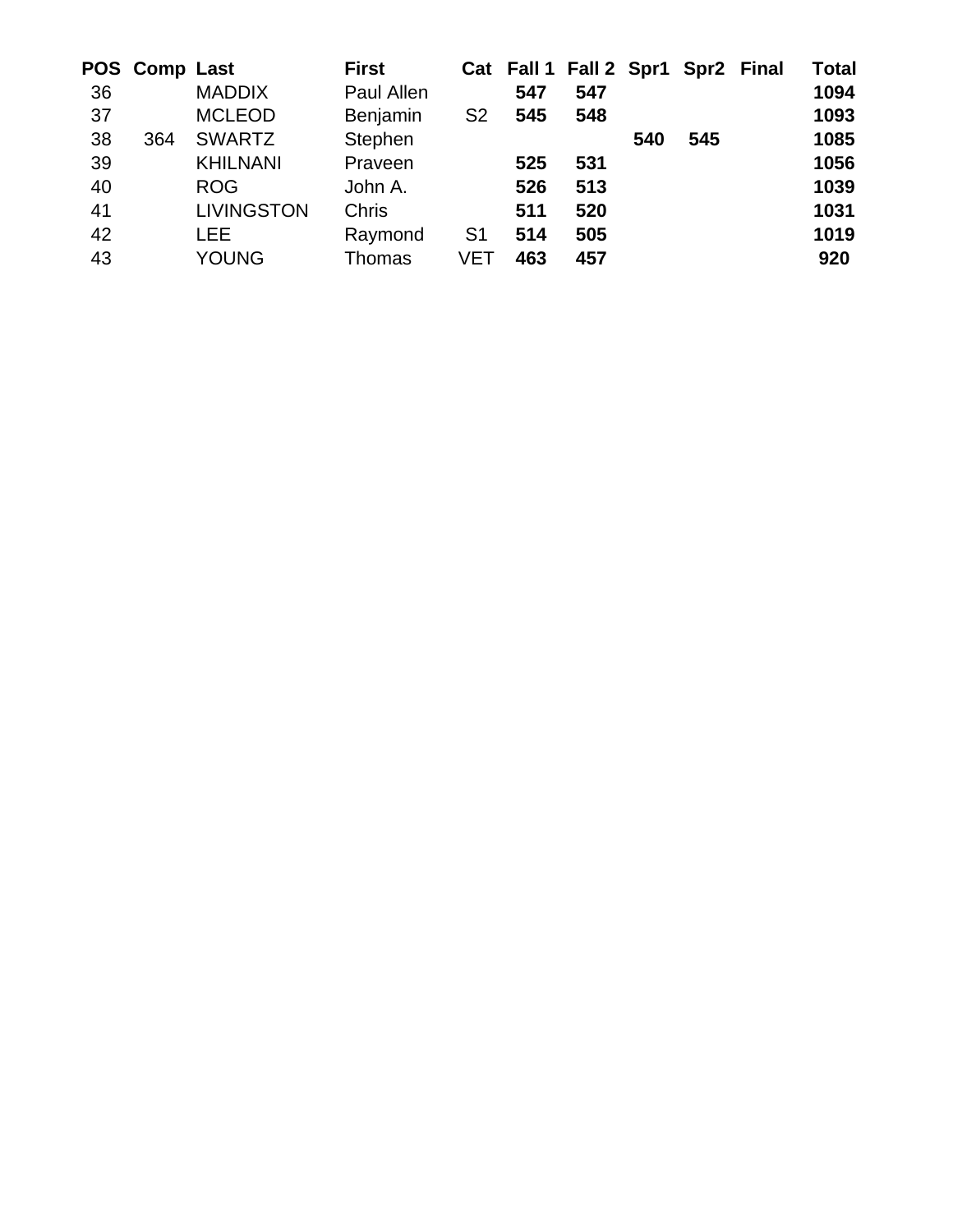#### **50 Meter Free Pistol Men Results**

| 1ST<br>2ND<br>3RD       |                  |                                | <b>Brian Zins</b><br>Daryl Szarenski<br><b>John Zurek</b> |                |            |            |            |                  |              |              |
|-------------------------|------------------|--------------------------------|-----------------------------------------------------------|----------------|------------|------------|------------|------------------|--------------|--------------|
| <b>Pos</b>              | <b>Comp Last</b> |                                | <b>First</b>                                              |                | Cat Fall 1 | Fall 2     | Spr1       | Spr <sub>2</sub> | <b>Final</b> | OlyTm        |
| 1                       | 351              | <b>ZINS</b>                    | <b>Brian</b>                                              |                | 560        | 549        | 553        | 559              | 98.4         | 2319.4       |
| $\mathbf 2$             | 330              | <b>SZARENSKI</b>               | Daryl                                                     |                | 550        | 554        | 556        | 561              | 95.2         | 2316.2       |
| 3                       | 352              | <b>ZUREK</b>                   | John                                                      |                | 535        | 562        | 545        | 547              | 96.0         | 2285.0       |
| $\overline{\mathbf{4}}$ | 334              | <b>TURNER</b>                  | Jason                                                     |                | 544        | 546        | 544        | 556              | 94.8         | 2284.8       |
| 5                       | 365              | <b>DUVALL</b>                  | <b>Buddy</b>                                              |                | 543        | 551        | 547        | 531              | 91.6         | 2263.6       |
| $\,6$                   | 264              | <b>HOLLOWAY</b>                | Adam                                                      |                | 542        | 532        | 544        | 546              | 93.7         | 2257.7       |
| $\overline{7}$          | 310              | <b>SANDERSON</b>               | Keith                                                     |                | 537        | 527        | 543        | 548              | 97.7         | 2252.7       |
| 8                       | 234              | <b>ENNIS</b>                   | John                                                      |                | 530        | 545        | 546        | 537              | 91.9         | 2249.9       |
| $\boldsymbol{9}$        | 270              | <b>KELLY</b>                   | Mark                                                      |                | 534        | 546        | 533        | 530              |              | 2143         |
| 10                      | 278              | <b>LEE</b>                     | Robin                                                     | S <sub>2</sub> | 538        | 529        | 538        | 530              |              | 2135         |
| 11                      | 349              | <b>WOOD</b>                    | Anthony                                                   | S <sub>1</sub> | 525        | 532        | 537        | 523              |              | 2117         |
| 12                      | 227              | <b>DANIELS</b>                 | Eric                                                      |                | 507        | 533        | 522        | 529              |              | 2091         |
| 13                      | 296              | <b>OLDS</b>                    | David                                                     |                | 515        | 520        | 503        | 505              |              | 2043         |
| 14<br>15                | 362<br>366       | <b>O'CONNOR</b><br><b>SEVI</b> | Jp<br>Ilir                                                | S <sub>1</sub> | 480<br>493 | 523<br>482 | 480<br>497 | 487<br>489       |              | 1970<br>1961 |
| 16                      | 363              | <b>POORE</b>                   | Richard                                                   |                | 464        | 500        | 495        | 493              |              | 1952         |
| 17                      | 318              | <b>SEXTON</b>                  | Joel                                                      | <b>VET</b>     | 468        | 481        | 481        | 492              |              | 1922         |
| 18                      | 226              | <b>COTTON-POTTER</b>           | Cory                                                      | J2             | 434        | 407        | 391        | 442              |              | 1674         |
| 19                      | 282              | <b>MANGO</b>                   | Rob                                                       |                |            |            | 530        | 541              |              | 1071         |
| 20                      |                  | <b>KANG</b>                    | Richard                                                   |                | 533        | 528        |            |                  |              | 1061         |
| 21                      |                  | <b>PETERS</b>                  | Lance                                                     | S <sub>2</sub> | 539        | 521        |            |                  |              | 1060         |
| 22                      |                  | <b>WILLIAMS</b>                | Jay                                                       |                | 532        | 525        |            |                  |              | 1057         |
| 23                      |                  | <b>SVERDLIN</b>                | Gerry                                                     | S <sub>1</sub> | 537        | 518        |            |                  |              | 1055         |
| 24                      | 210              | <b>BEAMAN</b>                  | <b>Brian</b>                                              | J <sub>1</sub> |            |            | 517        | 535              |              | 1052         |
| 25                      |                  | <b>MARTINDALE</b>              | <b>Bruce</b>                                              | S <sub>1</sub> | 509        | 542        |            |                  |              | 1051         |
| 26                      | 292              | <b>MAY</b>                     | Thomas                                                    |                |            |            | 528        | 511              |              | 1039         |
| 27                      |                  | <b>SHTEYMAN</b>                | <b>Dmitriy</b>                                            |                | 508        | 527        |            |                  |              | 1035         |
| 28                      |                  | <b>JONES</b>                   | Peter                                                     | S <sub>2</sub> | 515        | 518        |            |                  |              | 1033         |
| 29                      |                  | <b>STOVER</b>                  | Christopher                                               |                | 521        | 511        |            |                  |              | 1032         |
| 30                      |                  | <b>BLANKENSHIP</b>             | David                                                     |                | 504        | 502        |            |                  |              | 1006         |
| 31                      |                  | <b>COLE</b>                    | Matt                                                      |                | 496        | 508        |            |                  |              | 1004         |
| 32                      | 339              | <b>VON FANGE</b>               | John                                                      |                |            |            | 512        | 486              |              | 998          |
| 33                      |                  | <b>MADDIX</b>                  | Paul Allen                                                |                | 464        | 487        |            |                  |              | 951          |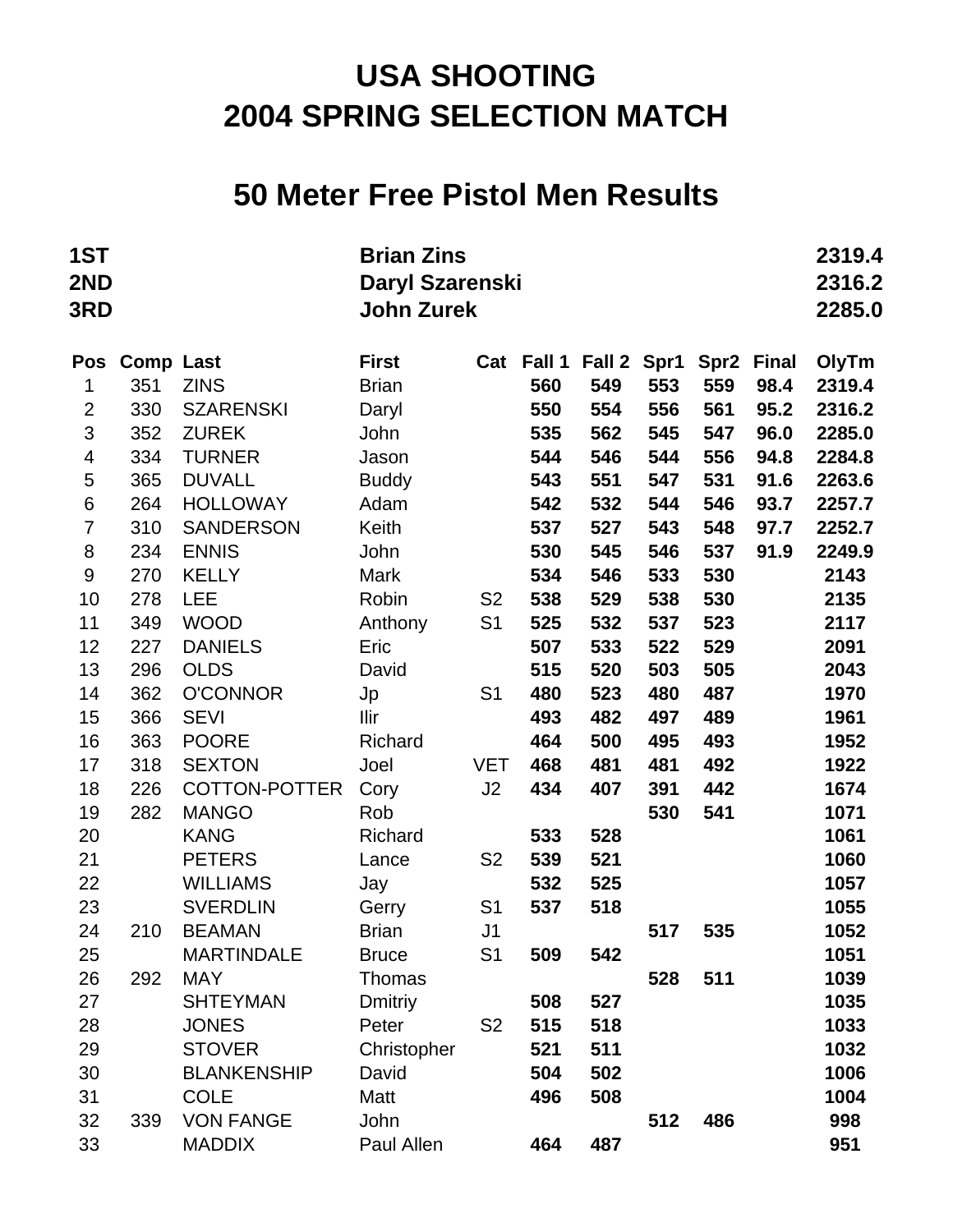|     | Pos Comp Last |                   | <b>First</b>  |     |     |     |     |     | Cat Fall 1 Fall 2 Spr1 Spr2 Final OlyTm |
|-----|---------------|-------------------|---------------|-----|-----|-----|-----|-----|-----------------------------------------|
| -34 |               | LEE.              | Raymond       | S1  | 477 | 445 |     |     | 922                                     |
| 35  | 367           | <b>GARCIA</b>     | <b>Dennis</b> |     |     |     | 419 | 457 | 876                                     |
| 36  |               | <b>LIVINGSTON</b> | <b>Chris</b>  |     | 399 | 445 |     |     | 844                                     |
| 37  |               | <b>YOUNG</b>      | Thomas        | VET | 391 | 380 |     |     | 771                                     |